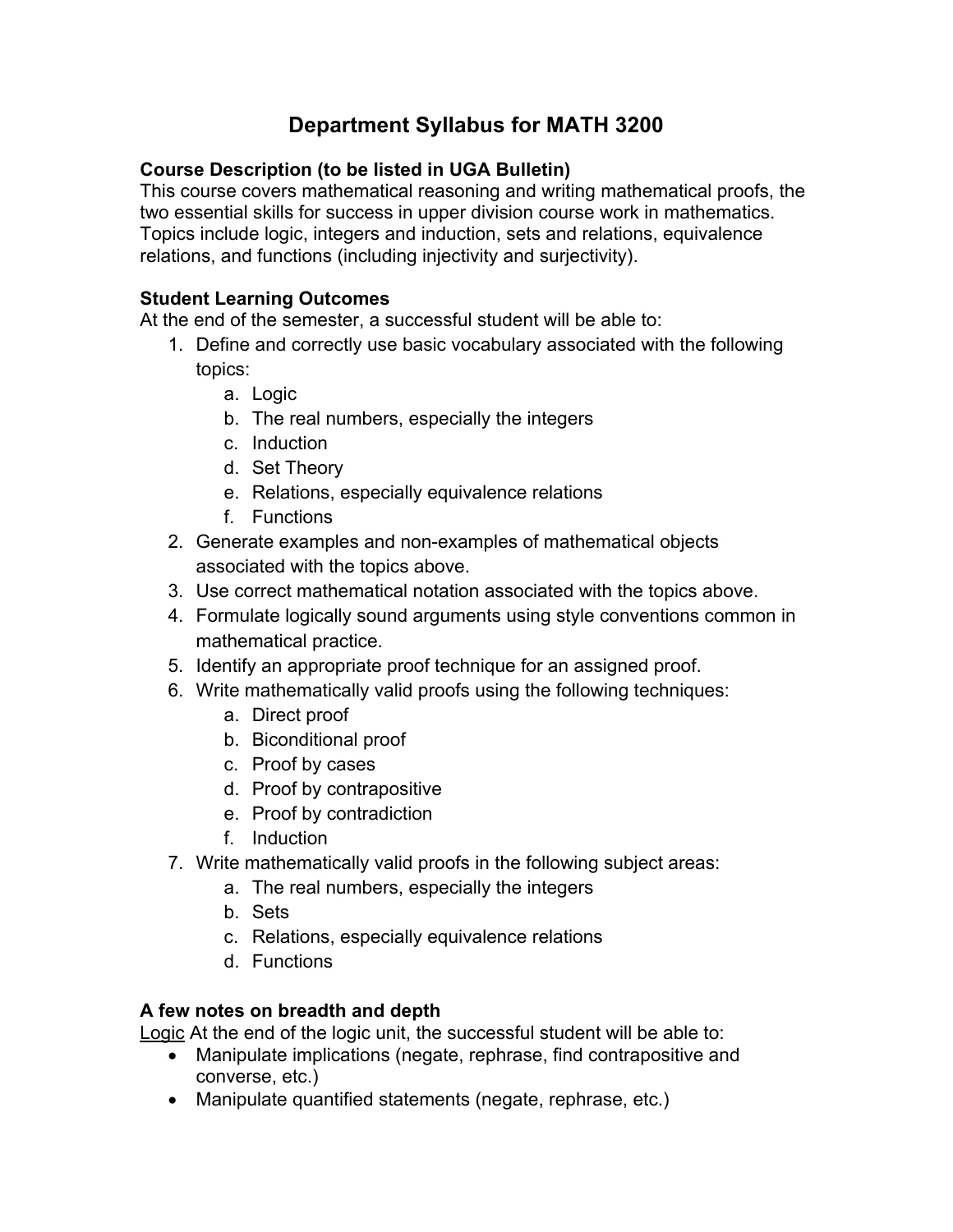• Interpret a biconditional by decomposing it into two conditional statements

Sets At the end of the set theory unit, the successful student will be able to:

- Determine whether one set is a subset of another, and prove their assertion
- Prove two sets are equal by showing each is a subset of the other
- Prove two sets are equal by showing step-by-step manipulations of the set definition using setbuilder notation
- When sets are given in terms of operations on other sets: prove two sets are equal by performing operations (DeMorgan's laws, distributive property, etc.) on one set until you obtain the other one

Functions At the end of the functions unit, the successful student will be able to:

- Determine whether or not a given function is (or is not) injective, surjective, bijective, and prove their assertion
- Compute simple preimages or images of sets, especially for continuous functions of real numbers
- Construct simple proofs involving preimages and images of sets under functions
- Construct proofs involving compositions of functions

Relations At the end of the relations unit, the successful student will be able to:

- Determine whether or not a relation is (or is not) an equivalence relation, and prove their assertion
- Determine equivalence classes for a given equivalence relation, especially for relations with modular congruence.

Integers At the end of the course, the successful student will be able to:

- Prove statements about integer parity
- Write induction proofs
- Optional: write strong induction proofs
- Optional: simplify calculations in modular arithmetic
- Optional: Euclidean algorithm for determining GCD

Number systems At the end of the course, the successful student will be able to:

- Optional: perform arithmetic calculations using complex numbers
- Optional: write proofs involving basic properties of rational numbers

#### **Commonly used textbooks**

Note: You may need more than one textbook to cover all of the syllabus topics.

- Ron Taylor, *Introduction to Proof*, Available at jiblm.org as a free PDF
- Chartrand, Polimeni, and Zhang, *Mathematical Proofs: A Transition to Advanced Mathematics* (3rd Edition)
- Houston, *How to Think Like a Mathematician: A Companion to Undergraduate Mathematics*